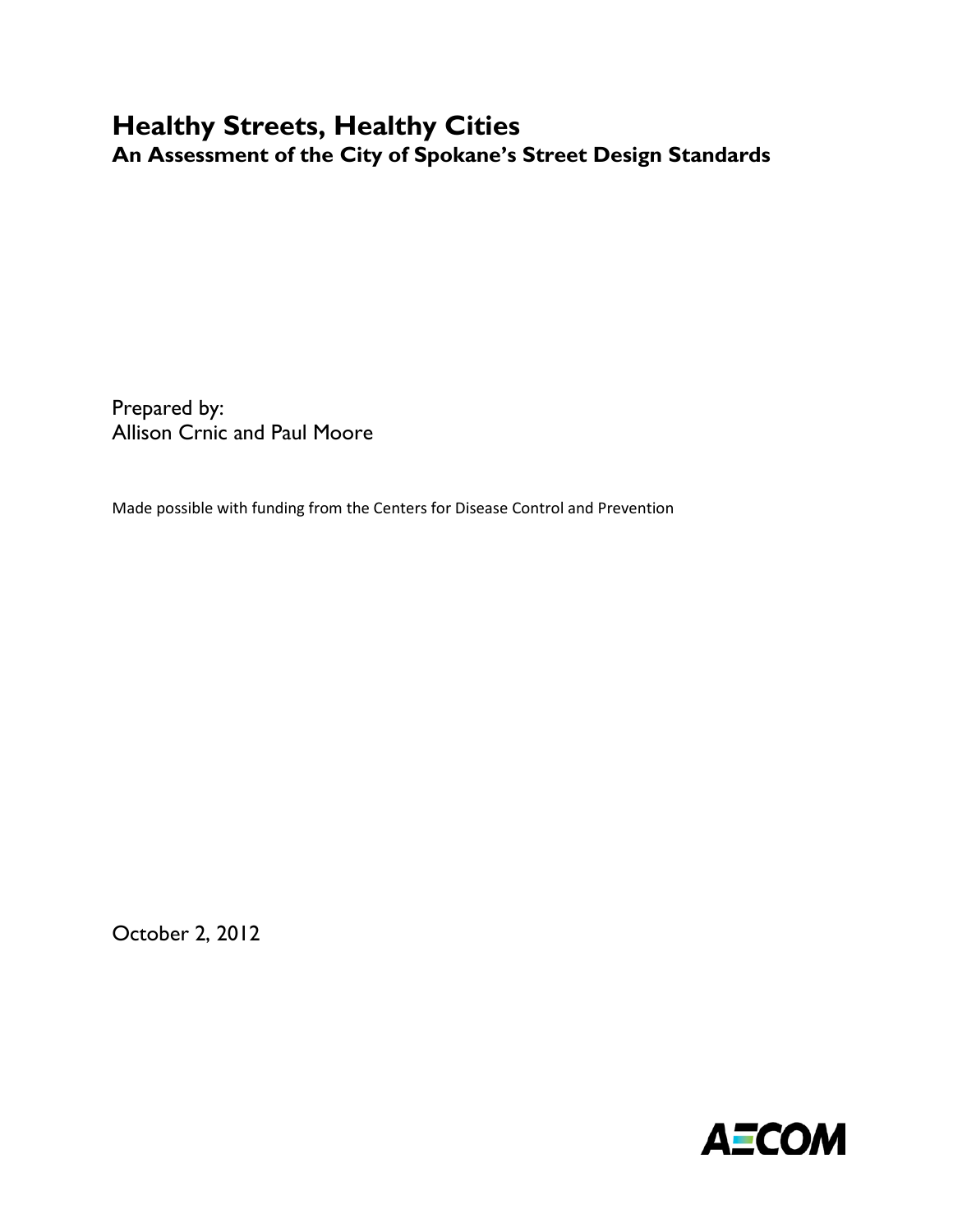# **Summary**

This paper compares various aspects of Spokane, Washington's street design standards to those of other cities on the basis their contribution to public health. It provides an overview of research on linkages between street design and health and discusses the performance of Spokane's standards in these areas of significance. Specifically, Spokane's standards have strengths in the areas of Street Connectivity and Incorporation of Active Modes (although in some cases implementation of the standards is inconsistent). In the areas of Vehicle Lane Widths and Safety Design Criteria there significant changes to Spokane's standards would be required to meet national best practices.

# **Assessment**

Our communities are more than just our homes and places of work—the way they are designed have major impacts on our health on a daily basis. There have been numerous studies in the past decades documenting the United States' rising rates of obesity, heart disease, and other problems caused, in part, by sedentary lifestyles. For example, in 1976 about 47 percent of adults were overweight or obese; in 2007, an alarming 68 percent of adults are above healthy weights. The situation has become worse for children and adolescents as well: the percentage of kids that are overweight or obese has tripled since 1976. Convent[i](#page-7-0)onal wisdom points to a lack of exercise and poor eating habits, which all relate to an individual's choices.

More recently, researchers have begun to study how our physical environments help shape our choices. In 1969, about 41 percent of all children either walked or biked to school. Now, the figure is somewhere between 13 and 17 percent.<sup>[ii](#page-7-1)</sup> Some of this change could be explained by an increased fear of children's safety walking to school; but much of it has to do with how we have designed our communities in the past five decades. Distances between home and school are greater, and safe, comfortable sidewalks and trails are less likely to be present. We have built our neighborhoods around the comforts of driving—at the peril of our collective health.

The City of Spokane's Comprehensive Plan policies call for the City to become a healthier place to live, work, and play. There are many different approaches to achieving this goal; this paper focuses on how street design can positively impact the health of residents, and what the City can do to upgrade its current standards to better meet this objective.

# **THE RELATIONSHIP BETWEEN HEALTH + COMMUNITY DESIGN**

In the past ten years, a significant body of work has emerged analyzing the relationship between health and community design. While the summary below is not an exhaustive literature review on the topic, it highlights some of the major leaders in the field and their findings.

## **Center for Disease Control (CDC)**

Although most people think of the CDC in terms of deadly epidemics and health catastrophes, the organization has done considerable work in studying the slow, quiet epidemic of obesity in the United States. Through its research and case studies, the CDC has developed 24 strategies for community design to reverse the obesity trend. Some of these strategies, such as "Discourage consumption of sugar-sweetened beverages", must be addressed outside the arena of street design. Others, however, are directly related to our streets:

• *Improve access to outdoor recreational facilities*. The easier it is for a person to reach a park or open space, the more likely he or she is going to use it. Access to open space is influenced by factors such as proximity to homes and schools, cost, hours of operation and transportation. Although some of these factors must be addressed through large scale planning and design, the presence of sidewalks and bicycle paths to parks—particularly where roadways do not provide a tight network—is important to providing access to these spaces.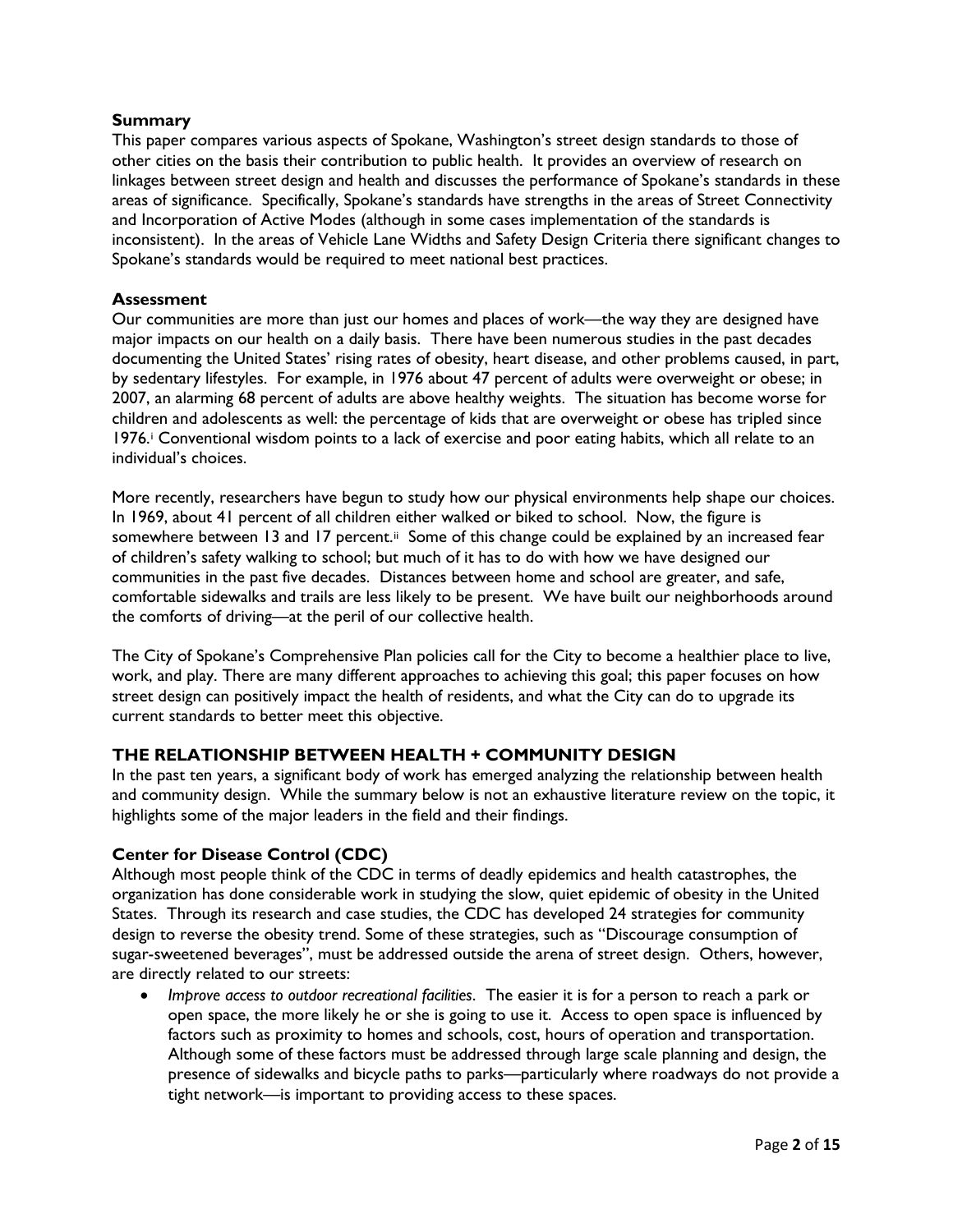- *Enhance infrastructure supporting bicycling*. Like parks and open spaces, the closer and easier it is to reach a bicycle facility, the more likely a person is to take advantage of it. Supportive infrastructure ranges from bike lanes, shared-use paths, bike routes on existing and new roads, and bike racks at destinations such as schools, community centers, and places of work. This is an area where smart street design and small financial investments can have a major impact on a community's health.
- *Enhance infrastructure supporting walking.* Everyone is a pedestrian at some point in a trip, even if it is just walking from their living room to the garage. In the middle of the twentieth century when driving became the primary mode of transportation, communities got out of the habit of providing facilities for pedestrians. Furthermore, our communities have sprawled away from urban cores and distances to destinations have become unwalkable. While this land use problem is not easily solved, street design can support infrastructure that encourages walking, such as sidewalks, footpaths, walking trails, and safe pedestrian street crossings.
- *Improve access to public transportation.* Although transit is not a 100 percent active mode, most riders reach transit through walking or bicycling. Street design plays a role by ensuring people have access to transit through sidewalks and paths to stops, and comfortable places to wait. Signage for transit and lighting also helps encourage ridership.
- Enhance personal safety in areas where persons are or could be physically active. While people are more inclined to walk or bike where there are sidewalks and trails, people will not use these facilities if they feel unsafe. Street design, through initiatives such as Crime Prevention through Environmental Design (CPTED), can help make places feel safe through ample lighting, clear sight lines, and consistent maintenance.
- *Enhance traffic safety in areas where persons are or could be physically active.* Conflict occurs where pedestrians and vehicular traffic are in the same place, but there is a lack of clear differentiation of space and rules of travel. In areas where people could be physically active, street design can help improve the environment for pedestrians and bicyclists through appropriate intersection geometries, lighting, crosswalks, and clear markings. A more proactive tactic is traffic calming through methods such as roundabouts, speed tables, and chicanes.

The CDC has published a number of studies and reports that go into further detail on these topics; please visit their Healthy Places page at [http://www.cdc.gov/healthyplaces/healthy\\_comm\\_design.htm](http://www.cdc.gov/healthyplaces/healthy_comm_design.htm) for additional information.

## **SMARTRAQ**

Georgia Institute of Technology recently completed a comprehensive seven-year study*, Strategies for Metropolitan Atlanta Regional Transportation and Air Quality* (SMARTRAQ). The study is important in that it was the first to scientifically prove that a person's neighborhood is a good predictor of a person's weight. At a broader scale, the study found that mixed land uses, residential and employment density, and street connectivity are all positively correlated with fewer vehicle miles traveled, greater use of transit, and increased physical activity.

The study examined the effects of the physical environment on people's behavior; significant findings included that for every 30 minutes a person spends in the car, he or she has a 3 percent greater chance of being obese. Also, people who live in neighborhoods with a mix of shops and businesses within easy walking distance are 7 percent less likely to be obese. Although mixed land uses is the most important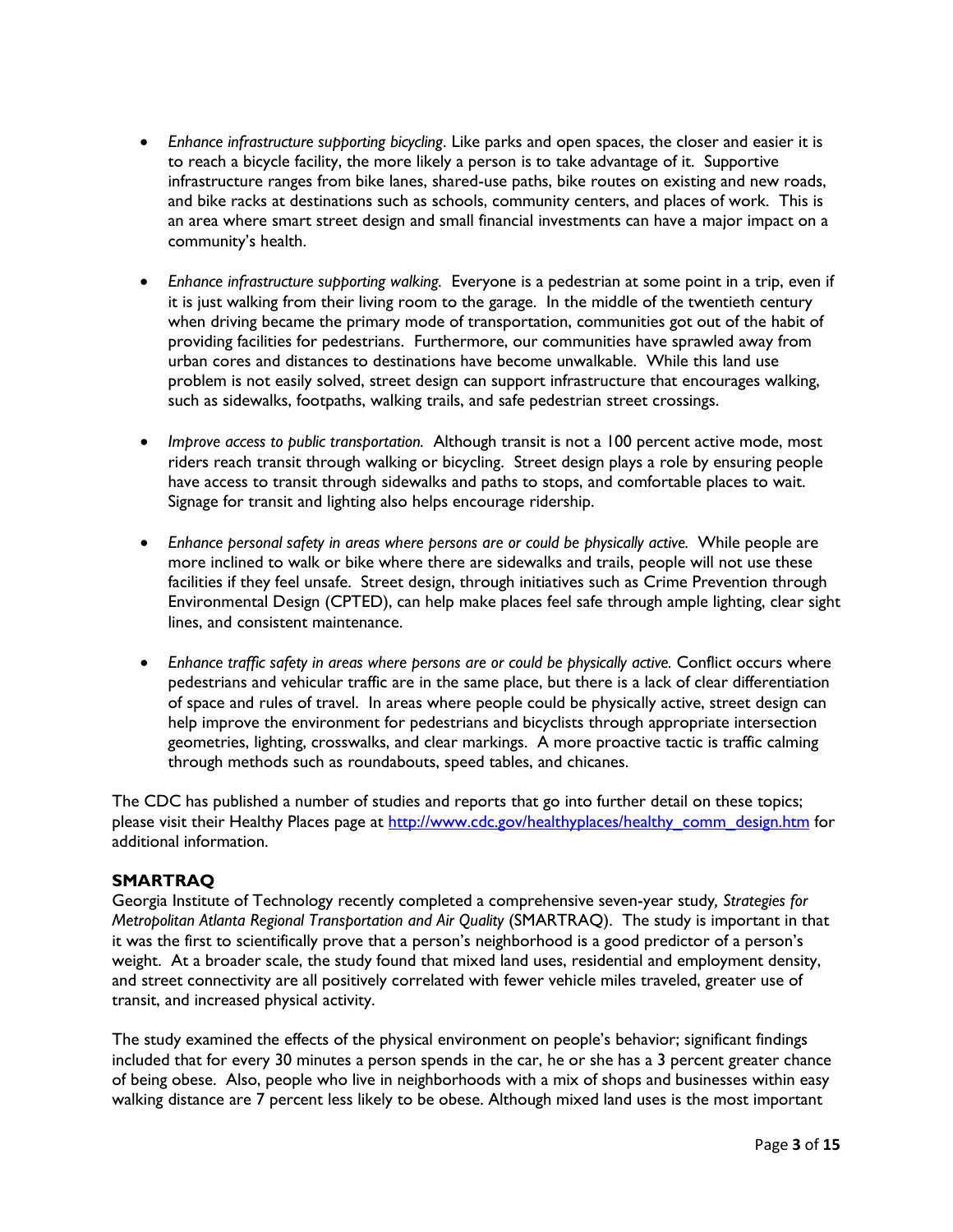factor in getting people active, SMARTRAQ proved that street design and connectivity was also found to be important in shaping the behavior of residents.

# **National Center for Bicycling and Walking**

The National Center for Bicycling and Walking is a program of the Project for Public Spaces (PPS). Its mission is to help communities become more bicycle- and pedestrian-friendly through smart design and thoughtful policy decisions.

In June, 2010 the Center published a report titled *Increasing Physical Activity Through Community Design: A Guide for Public Health Practitioners and Livable Community Activists*. This how-to guide recommends strategies for community health in a number of categories: transportation facilities; land use planning and development; schools; recreation, parks and trails; safety, security and crime prevention; protecting the environment; and environmental justice. The guide communicates an important message: communities need not spend millions of dollars on expensive infrastructure to achieve meaningful results. Even simple, small improvements such as adding curb ramps and traffic calming measures, or striping a bicycle lane, can have positive effects. The Center advocates for Complete Streets that contain sidewalks, bike lanes, bus lanes, crosswalks and medians—all of which encourage people to get out of their cars and onto the sidewalks or bicycle lanes.

## **Summary**

What all of these organizations have found is that our population's declining health is directly related to the physical environment. Issues of land use are difficult to solve and "un-do"; however, there are many opportunities to tackle the problem via better street design and retrofits that can incrementally lead to a healthier community.

# **ELEMENTS OF HEALTHY STREET DESIGN**

Street design can positively impact community health in three major ways:

- 1. Mode Shift
- 2. Crash Prevention
- 3. Improved Access

#### **1. Mode Shift**

Mode shift refers to a shift in the type of transportation a person chooses; from a healthy communities perspective, mode shift typically refers to a shift from passive transportation (such as driving) to a more active mode like walking, biking, or taking transit. Although there are many factors that people use to decide which mode of transportation to take—namely time, cost, and convenience—the built environment can provide incentives for choosing active modes like walking, bicycling, or transit.

#### *Design for Pedestrians*

Designing for pedestrians can be thought of on two levels. At the most basic, a path for pedestrian travel needs to be in place, such as a sidewalk or trail. To truly encourage walking as a mode of transportation, however, greater attention must be paid to the pedestrian environment. This means ensuring that sidewalk widths are adequate; crosswalks, pedestrian signals, and curb ramps are in place at intersections; and that there is lighting, etc. The provision of shade, attractive streetscape elements such as plantings and benches, and building frontages at the edge of sidewalks all help encourage people to shift to walking for short trips.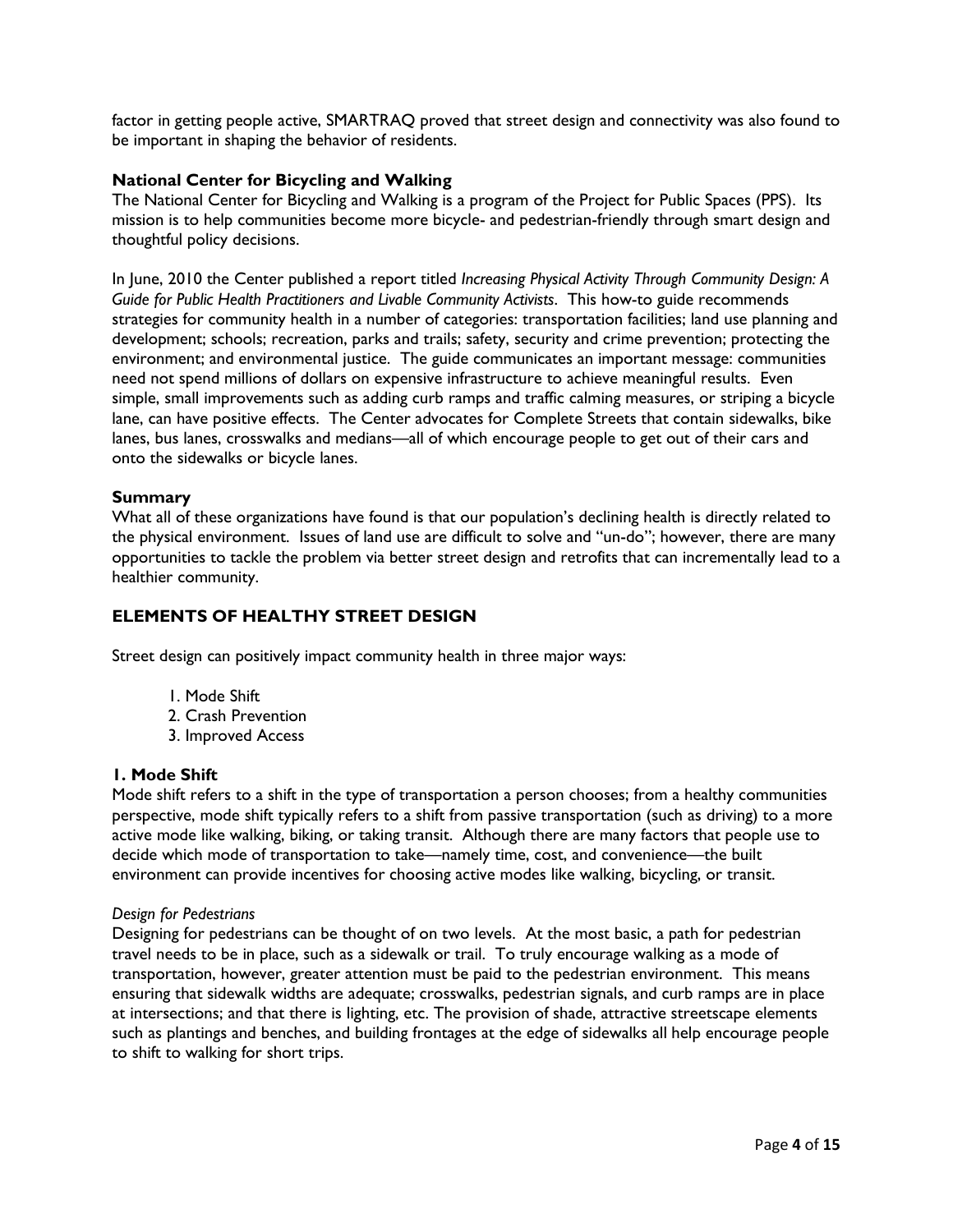#### *Design for Bicyclists*

Like pedestrians, there are two basic levels of facilities that can encourage a mode shift to bycicling. At the most basic, there needs to be a facility for bicyclists to use: this could be anything from a multipurpose trail to a striped bicycle lane to a shared bike/car space (sometimes marked with sharrows). Although sharrows tend to have minimal impact on increasing bicycling, bike lanes and trails encourage less confident cyclists to stop driving and start biking instead. More shifts can be expected when bike lanes are clearly marked through painting, prominent signage, shade, trailheads, and bicycle racks at destinations. Generally, the more buffered the bicycle facility is from vehicular traffic, the more people will be willing to make the shift.

## *Design for Transit*

Shifting from drivers to transit-riders is not only good for congestion, but also adds some amount of physical activity to a person's trip. Although most transit is planned at a regional level, there are opportunities in street design to make the option more attractive. This can be done through providing comfortable, safe and attractive transit shelters, clear signage, and bus pull-out lanes that allow passengers enough time to board and disembark.

#### **2. Crash Prevention**

Mode shift is only one impact healthy street design can have. When done well, street design can make streets safer for everybody—drivers, pedestrians, and bicyclists alike. There are three primary ways that street design can improve community safety and prevent crashes: better intersection design, vehicle speed modification, and protection of the vulnerable.

#### *Intersection Design*

Whether it's between multiple vehicles or a vehicle and a pedestrian, the majority of crashes happen at intersections. The way an intersection is designed can have an enormous impact on its safety. The most important factor is ensuring that all users have adequate sight lines and can see—and understand where others are. The clear division and demarcation of paths of travel is essential: clearly marked (and maintained) crosswalks and stop bars help communicate to drivers and pedestrians where they should be spatially, and where they shouldn't. Communities can make these visual cues even more obvious by raising crosswalks and/or adding textured pavement. Signalization is also important for both pedestrians and vehicles. Pedestrian heads that use countdowns are most useful, and help people make better informed judgments by gauging the amount of time they have to cross.

In the case of building new streets and intersections, there is great opportunity to design for safety. Generally speaking the fewer and narrower the lanes, the safer the intersection. This is because it requires less time for pedestrians to cross, and narrower lanes also tend to make drivers travel at a slower speed<sup>[1](#page-0-0)</sup>. Reduced curb radii—effectively making a turn much tighter—also help, as cars must slow down to safely make the turn. In places where lanes cannot be narrowed, corner bulb-outs are one option to decrease the crossing distance.

#### *Vehicle Speed Modification*

Another way to improve safety in the physical environment is to slow down cars. When the speed that a car travels increases by just 1 percent, the injury crash rate goes up by 2 percent, the serious injury crash rate increases (by?) 3 percent, and the fatal crash rate increases (by?) four percent. [iii](#page-7-2) In other words, the faster a car is traveling, the possibility of injury and death increases exponentially.

 <sup>1</sup> *Safe Livable Streets*, Eric Dumbaugh, Journal of the American Planning Association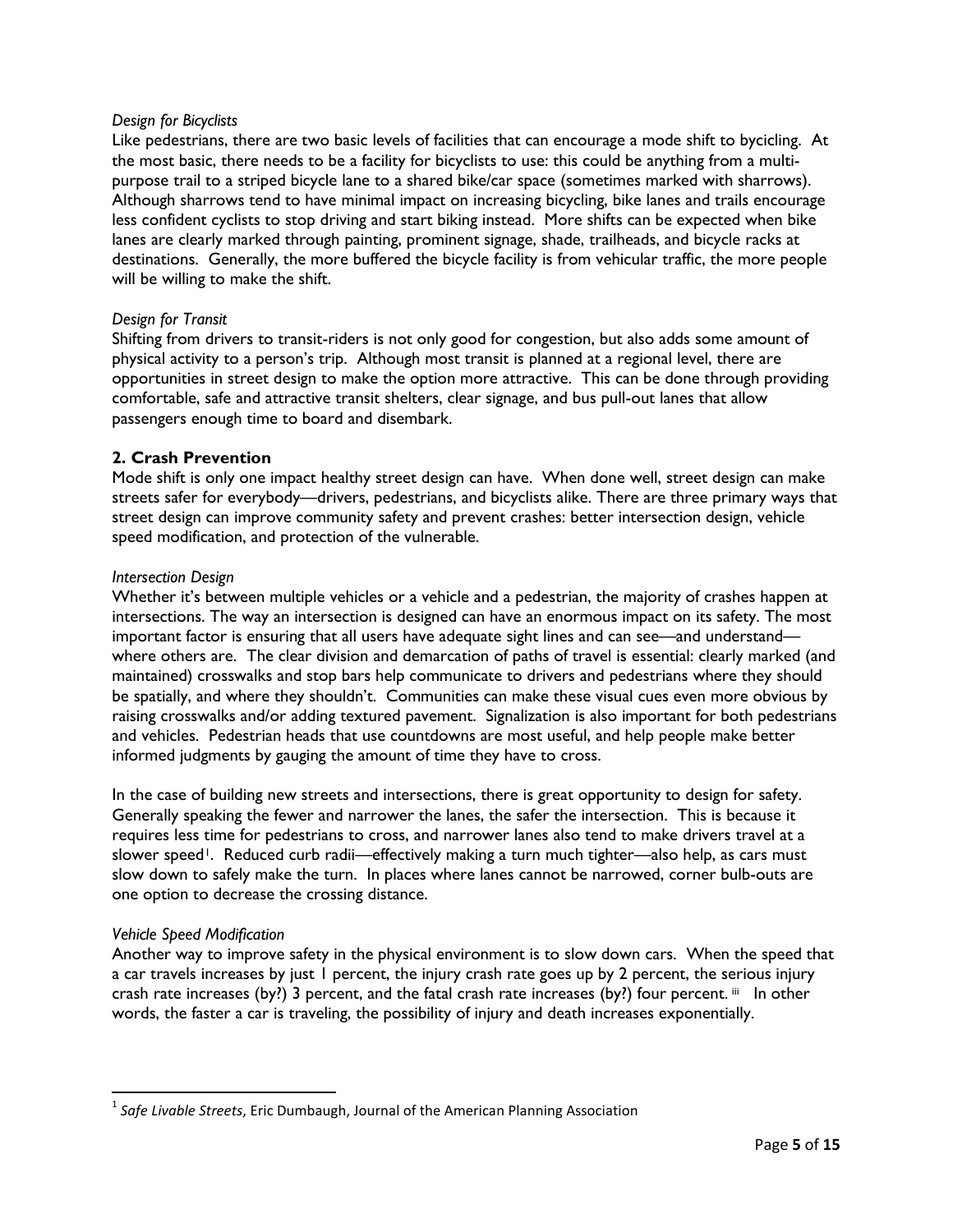The traditional way of managing speed is through posted speed limits; however, this typically requires enforcement that is often not available. Conversely, the visual environment can be a powerful tool in influencing speed. Street design can be used to:

- Alter the horizontal alignment of roadways by chicanes (short diagonal jogs), traffic circles, and roundabouts;
- Alter the vertical alignment of roadways through speed tables and humps, raised intersections, and raised crosswalks; and
- Narrow the path of travel.

All three of these methods work because people's brains can only process so much information at certain speeds. The more visually complex an environment and the narrower we perceive a space, the more time we need to safely negotiate the path of travel. This discomfort causes most drivers to slow down, regardless of posted speed limits. These methods are often referred to as "traffic calming," and have proven successful in multiple types of environments; in a recent study of 24 intersections before and after traffic calming measures, the study found a 39 percent overall decrease in crashes and a 76 percent decrease in crashes that resulted in injuries.[iv](#page-7-3)

#### *Protection of the Vulnerable*

Pedestrians and bicyclists are exceedingly more vulnerable in the built environment than drivers and those riding transit. Pedestrians are especially at risk of injury: according to a report from 2010, pedestrians were 11.3 percent of all traffic fatalities nation-wide, and 25 percent of all traffic fatalities in major cities. [v](#page-7-4) Although thoughtful intersection design and vehicle speed modifications can help protect pedestrians and bicyclists, there are other methods as well. For example, on streets where intersections are far apart but there is a desire to cross mid-block, mid-block crosswalks and signals can help protect people safely traverse multiple lanes of traffic. In highly complex visual environments, the presence of barriers between people and cars, such as trees, furniture or bollards, can also provide an extra layer of protection.

#### **3. Improved Access**

A more difficult—but just as important—aspect of healthy street design is improving access to destinations. As much as possible, street design guidelines should strive to make schools, jobs, green space, and fresh food as accessible as possible through sidewalks, trails, bicycle lanes, and streets. Established programs such as Safe Routes to Schools enable children to safely walk or bicycle to schools, eliminating the need for family members to drive them when it is only a short distance. The provision of bicycle facilities to, from, and within employment centers facilitates a mode shift of commuters, providing that there are "end facilities" such as bike racks and showers. Additionally, the easier it is for one to reach green space or a source of fresh food—such as a farmers market or health food store the more likely the person is to take advantage of that resource.

Enhancing access through street design guidelines can be a challenge, especially in that a lack of access typically points to a broader-scale land use problem. Where possible, communities can use street design guidelines to mandate pedestrian access where no street exists, provide crosswalks, and encourage environments more conducive to walking and bicycling.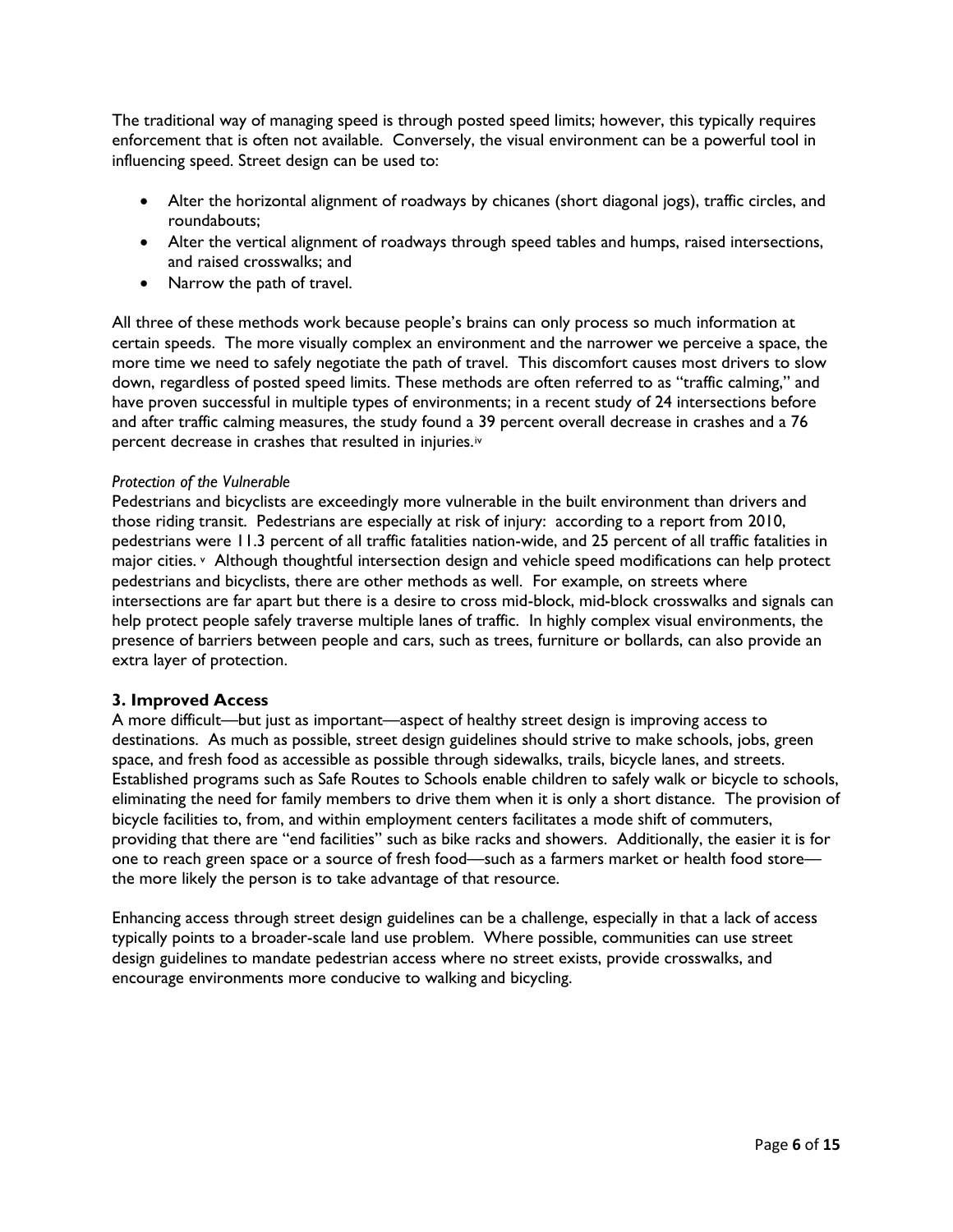# **NATIONAL BEST PRACTICES**

Across the U.S., numerous cities have taken up the challenge of incorporating public health policy into the daily operations of their government. The design and maintenance of streets is one of the areas which has been included. As a part of the methodology for this assessment of Spokane, a review of healthy street design practices around the country was undertaken. Guidance on which cities have pursued these practices are available from a variety of sources including: The Complete Streets Coalition, Transportation For America and the Victoria Transport Policy Institute among others. Using these resources as a guide, a group of candidate cities representing a variety of sizes, climates and geographies were reviewed. These included:

Seattle, WA Grand Rapids, MI New Haven ,CT Boulder, CO Broward County, FL San Francisco, CA Erie, PA Boston, MA Denver, CO Los Angeles County, CA

While all of the above cities have taken some actions to move their street design to a more complete and healthy standard, the approaches and degrees of action varied widely. Some of the design standards that were reviewed and not chosen as the standards for comparison are listed below along with some of the reasoning:

|                    | <b>Strengths</b>                  | Shortcomings                             |  |  |
|--------------------|-----------------------------------|------------------------------------------|--|--|
|                    | <b>High Flexibility</b>           | <b>Clarity of Cross-Section Guidance</b> |  |  |
| Seattle            | <b>Strong Pedestrian Elements</b> | Comprehensive Bike Design                |  |  |
|                    |                                   | <b>Transit Guidance</b>                  |  |  |
|                    | <b>Complete Streets Policy</b>    | Little Specific Dimensional Guidance     |  |  |
| New Haven, CT      | Comprehensive Menu of Tools       | No Detail on Transit Integration         |  |  |
|                    | Focus on Data and Measures        |                                          |  |  |
|                    | <b>Complete Streets Policy</b>    | Modeled on L.A.                          |  |  |
| Broward County, FL | Comprehensive Menu of Tools       | No New Innovation                        |  |  |
|                    | Focus on Data and Measures        | Weak Link To Specific Types              |  |  |
| Boulder, CO        |                                   | More How-To Than Policy                  |  |  |
|                    |                                   |                                          |  |  |
|                    | <b>Complete Streets Policy</b>    | No Specific Roadbed Dimensions           |  |  |
| San Francisco, CA  | Comprehensive Menu of Tools       |                                          |  |  |
|                    | Focus on All Modes                |                                          |  |  |
| Grand Rapids, MI   |                                   | Resolution + Sidewalk Focus Only         |  |  |
|                    |                                   | Old Control Standards Still Relevant     |  |  |
| Erie, PA           |                                   | Focused Specifically on Downtown         |  |  |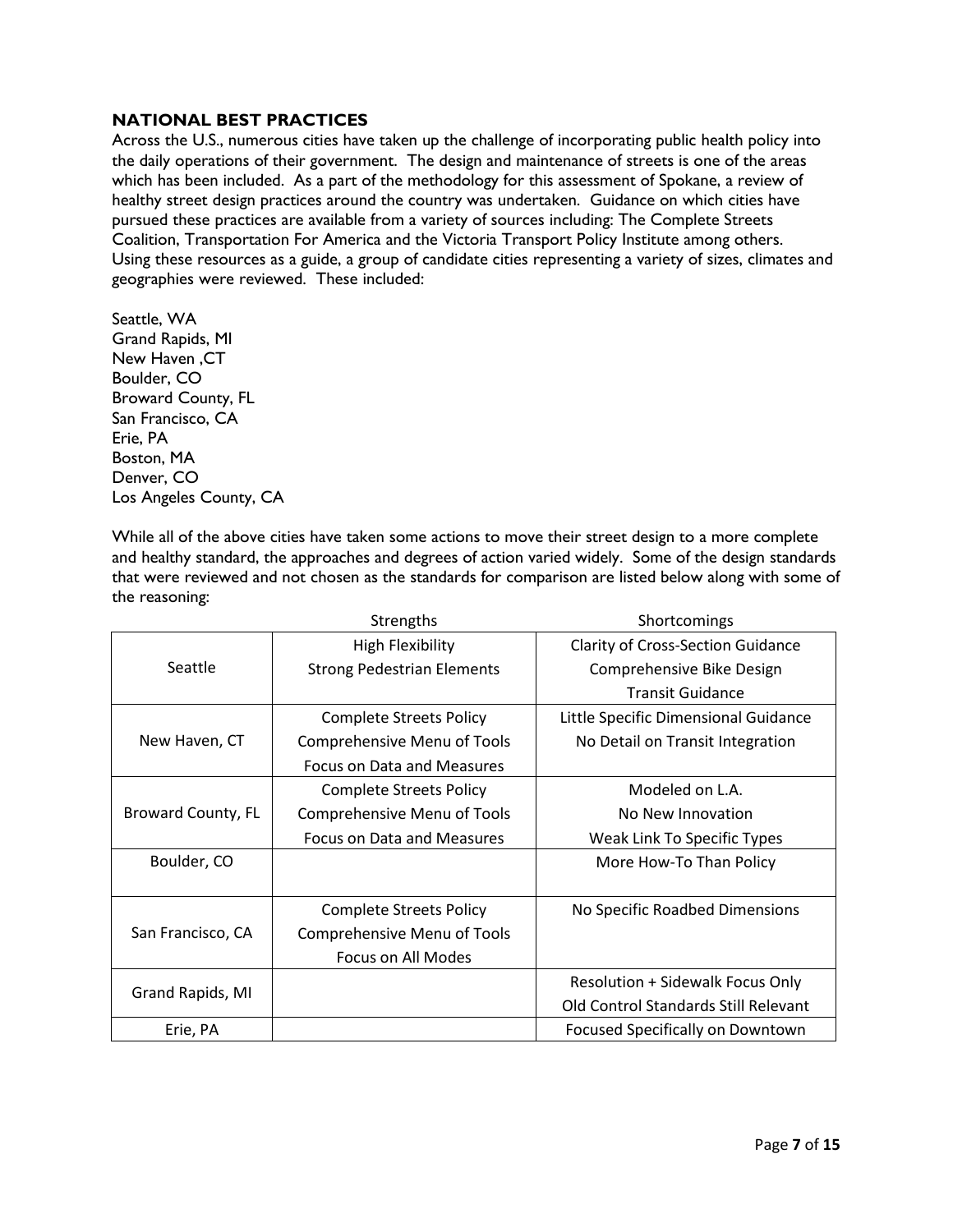The two sets of standards that were chosen for comparison to Spokane's standards were:

*Boston, MA* – Boston, like Spokane, is a cold weather city with all of the attendant mobility and maintenance issues that arise from snowplowing, salting and the general discomfort that can come from being exposed to low temperatures. Even given their cold climate, Boston has a thorough set of street design standards with very specific dimensional guidance consistent with the health factors discussed in this memorandum,

*Los Angeles County, CA* – While certainly different than Spokane in terms of climate, L.A. county encompasses numerous cities around the same size as Spokane (Glendale, Santa Clarita, Pomona, etc.). The primary characteristic of this manual that recommends it for comparison is its breadth. It provides guidance in all of the design areas (mode shift, crash prevention, access) that can affect health.

The paragraphs below outline the specifics of Spokane's current design standards and how those standards compare with the comparison cities.

# **NATIONAL GUIDANCE**

Most State and municipal engineers feel most comfortable when their decisions fall within the parameters of several nationally recognized guiding documents. The most commonly cited of these are *A Policy on Geometric Design of Highways and Streets* (commonly known as the Green Book) by the American Association of State Highway and Transportation Officials (AASHTO), the *Manual on Uniform Traffic Control Devices* from the Federal Highway Administration and the Institute of Transportation Engineers' *Designing Walkable Urban Thoroughfares: A Context Sensitive Approach*. Given the level of comfort provided by these documents, none of this memorandum's recommendations fall outside their guidelines.

<span id="page-7-0"></span>Emerging thought in street and road design in the last two decades has greatly emphasized flexibility as a key to meeting needs while minimizing impact, a concept explored in publications by both FHWA (Flexibility in Highway Design) and by AASHTO (A Guide for Achieving Flexibility in Highway Design). Because of this, these guidelines emphasize desirable settings and dimensions in choosing designs that will work well in a given part of a City. The AASHTO Green Book emphasizes this policy very clearly, stating that "sufficient flexibility is permitted to encourage independent design tailored to particular situations." The Green Book's discussion of lane width for urban areas in particular reflects a high degree of flexibility. It is noted that lane widths "may vary from 10 to 12 ft (3.0 to 3.6 m) for arterials."

# <span id="page-7-4"></span><span id="page-7-3"></span><span id="page-7-2"></span><span id="page-7-1"></span>**CITY OF SPOKANE'S EXISTING STANDARDS**

The City of Spokane currently has two policy documents that guide street design: the City of Spokane Municipal Code (SMC) and the City of Spokane Department of Engineering Services Design Standards. The Municipal Code is a wide-ranging document that contains the City's laws for everything from taxation to environmental standards; Title 17H Engineering Standards contains the laws regarding street development standards and a placeholder for the new Complete Streets ordinance. The City of Spokane Department of Engineering Services Design Standards expands on some of the elements from the Code to provide greater detail. Other documents, such as the Initial Design Standards and Guidelines for Centers and Corridors (LMN Architects, August, 2002) and the Downtown Spokane Design Guidelines (October 30, 2000) also contain guidelines relating to healthy streets, but are limited by geography and a lack of a mechanism to make their use mandatory.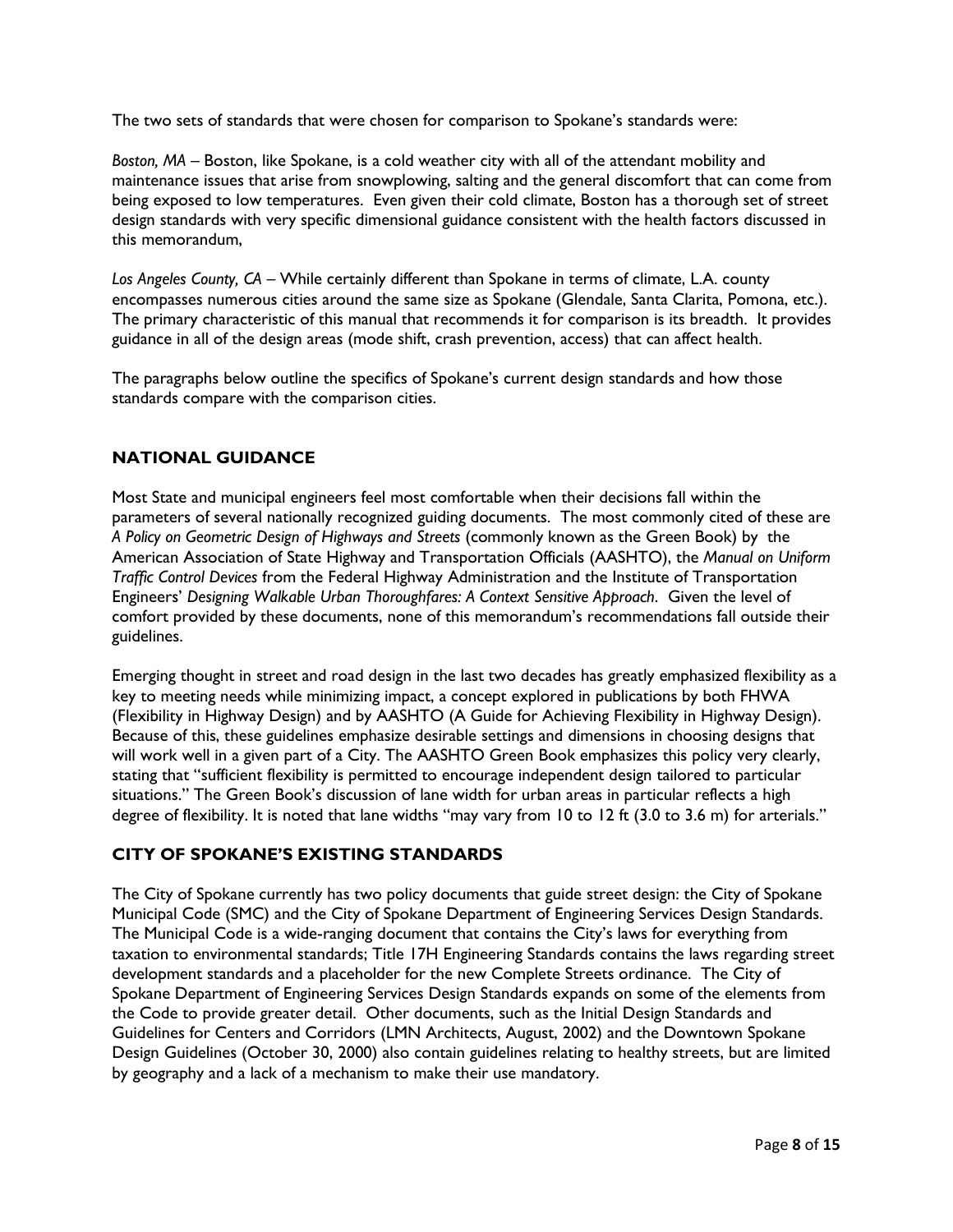There are four broad topics where the existing code has an impact on healthy physical environments in Spokane:

- Street connectivity and design
- Vehicle lane widths
- Accommodation of active modes
- Safety design standards

Currently, the SMC and Design Standards provide some support for designing streets that encourage mode shift, reduce accidents, and improve access. However, there are other areas that need to be updated to become better aligned with the City's goals for a healthy physical environment. Following is a discussion of some of the provisions that support and detract from a healthy community.

# **STREET CONNECTIVITY + DESIGN**

Section 17H.010.030 of the SMC requires that access is provided to all parcels of land, and the "street system shall facilitate all forms of transportation including pedestrian, bicycles, vehicles and emergency services." It goes on to state that a grid pattern should be implemented where possible, and that permanent dead-ends and cul-de-sacs must be approved by the director of engineering services. Section 17H.010.060 (Street Width – General) also states that "spacing between collector arterials shall be no more than one-half mile. Spacing between streets with a twenty-foot clear width shall be no more than one-quarter mile." Although encouraging a well-spaced grid design optimizes the ability to create environments where people want to walk and bicycle, the SMC also states that block lengths should not exceed six hundred and sixty feet—approximately two times the ideal block length for walkable streets.

The SMC contains an entire section (17H.010.120) devoted to on-street parking. Specifically, it mandates that "streets located in the central business district and in centers and corridors require onstreet parking." Although this is preferable to encouraging surface parking lots, it does not allow for the flexibility to use rights-of-way to enhance other modes, such as making a sidewalk wider to allow for plantings or outdoor seating. The current standard is that the parking lane is 8 feet wide, with seven feet in narrow streets in low density residential areas.

## **Comparison and Practice**

the Los Angeles County manual clearly articulates the need for connectivity as a core principal in a much more clear way than the City of Spokane's standards.. Citing research from 24 cities, the L.A. County manual clearly articulates that "Hierarchical street patterns (arterial-collector-local) with cul-de sac subdivisions depending on arterials do not perform as well as sustainable street networks and cause more traffic crashes." The manual goes on to articulate numerous other health and safety related benefits of connected networks including emergency vehicle access. The guidelines establish a maximum block size and call for street calming measures such as low vehicle speed designs and on-street parking to further improve safety.

Spokane's standards compare positively with the comparison cities, in fact going into greater detail and a finer grain regarding block sizes than does the L.A. manual. However, the built network in Spokane suggests these adopted standards have not always been employed in practice. On street parking is the exception, rather than the rule in most centers outside of downtown. This is particularly true along arterial corridors that have been deemed by some as critical for high speed vehicular mobility. The standards for connectivity, while in place in older parts of the City, are less rigorously present in newer parts. In fairness, some of this is due to difficult topography.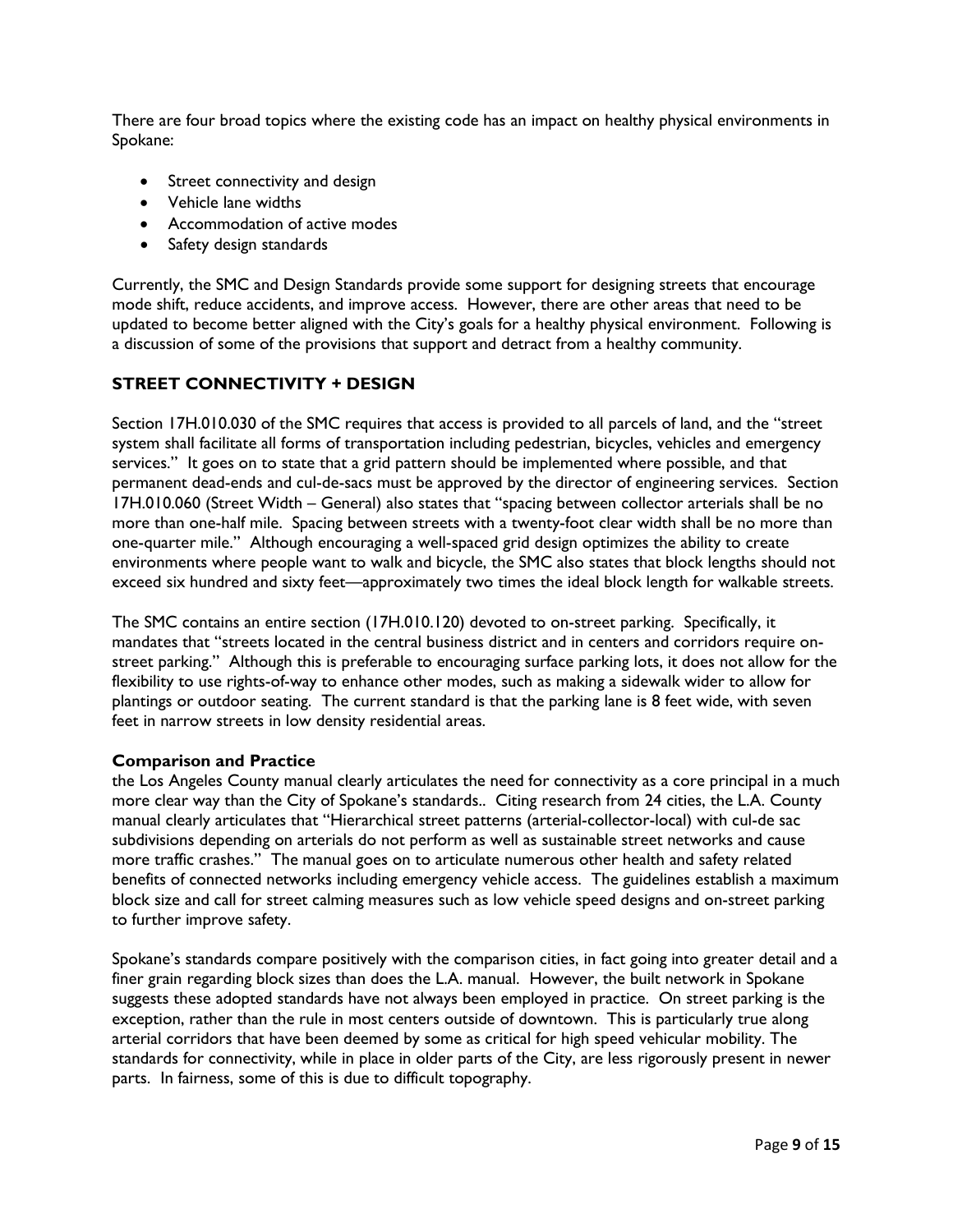# **Best Practice Option: SPOKANE'S GUIDELINES IN THIS AREA ARE STRONG AND SHOULD** *BE APPLIED RIGOROUSLY.*

# **VEHICLE LANE WIDTHS**

Spokane's Design Standards for vehicle lane widths are complex, and based on the type of street and type of feature in question (see Tables 1and 2). There are two sets of standards: one for arterial and commercial roadways, and one for residential local access roadways.

|                                        | <b>Principal</b>          | <b>Minor</b>              | <b>Collector</b>          | Commercial                |
|----------------------------------------|---------------------------|---------------------------|---------------------------|---------------------------|
|                                        | Arterial                  | <b>Arterial</b>           | <b>Arterial</b>           | <b>Local Access</b>       |
|                                        | <b>Public</b>             | <b>Public</b>             | Public                    | <b>Public or Private</b>  |
| <b>FEATURE</b>                         |                           |                           |                           |                           |
| Sidewalk                               | Required                  | Required                  | Required                  | Required                  |
|                                        | both sides                | both sides                | both sides                | both sides                |
|                                        | Min. $5^2$                | Min. $5^2$                | Min. $5^2$                | Min. $5^2$                |
| Pedestrian Buffer Strip                | <b>Hard or Planted</b>    | <b>Hard or Planted</b>    | <b>Hard or Planted</b>    | <b>Hard or Planted</b>    |
|                                        | Width Varies <sup>3</sup> | Width Varies <sup>3</sup> | Width Varies <sup>3</sup> | Width Varies <sup>3</sup> |
| 208 Swale                              | Optional <sup>4</sup>     | Optional <sup>4</sup>     | Optional <sup>4</sup>     | Optional <sup>4</sup>     |
|                                        | 10'                       | 10'                       | 10'                       | 6.5                       |
| <b>On-Street Parking</b>               | Varies <sup>5</sup>       | Varies <sup>5</sup>       | Varies <sup>5</sup>       | Varies <sup>5</sup>       |
|                                        | 8'                        | 8'                        | 8'                        | 8'                        |
| <b>Exterior Thru Lane</b>              | $12^{\circ}$              | $12^{\circ}$              | 12"                       | 12"                       |
| <b>Interior Thru Lane</b>              | 12"                       | 12"                       | <b>NA</b>                 | <b>NA</b>                 |
|                                        |                           | Optional                  |                           |                           |
| Two Way Left Turn Lane                 | 14'                       | $14^{\circ}$              | 14'                       | <b>NA</b>                 |
| <b>Exclusive Turn Lane</b>             |                           |                           |                           |                           |
| <b>With Channelization</b>             | 12"                       | 12"                       | 12"                       | <b>NA</b>                 |
| <b>Without Channelization</b>          | 14'                       | 14'                       | 14'                       | <b>NA</b>                 |
| <b>Bicycle Facilities</b> <sup>6</sup> |                           |                           |                           |                           |
| Shared-Use Lane                        | 15'                       | 15                        | $15^{\circ}$              | <b>NA</b>                 |
| <b>Bicycle Lane</b>                    | 5'                        | $5^{\circ}$               | 5'                        | <b>NA</b>                 |
| <b>Paved Shoulder</b>                  | $5^{\circ}$               | 5'                        | 5'                        | ΝA                        |
| <b>Separated Bike Path</b>             | 8'                        | 8,                        | 8'                        | 8'                        |
|                                        |                           |                           |                           |                           |
| Minimum Right of Way                   | $6$ lane $-110'$          | 4 lane- 102'              | 65'                       | 65'                       |
| Width <sup>7</sup>                     | 4 lane $-90'$             | 2 lane-75'                |                           |                           |
|                                        |                           |                           |                           |                           |
| Curb to Curb Width                     | Varies <sup>8</sup>       | Varies <sup>8</sup>       | 40'                       | 40'                       |

Table 1. Arterial and Commercial Roadway Requirements and Widths

Variances from the above standards may be granted on a case-by-case basis by the Engineer based on the length of proposed street, traffic circulation, traffic volumes, location, alternate routes, and the ability of emergency services to access the site.

<sup>2</sup> Required sidewalk width is shown in Table 3-G. The required width varies according to the zoning and the street designation.

<sup>3</sup> Pedestrian Buffer Strips are hard surfaced or planted depending on the zoning. The width varies based on the type of strip and the zoning. Refer to Table 3-G for details.

<sup>4</sup> The requirement for 208 swales is dependent on the overall stormwater management plan. When utilized, a minimum 10-foot width is required on arterials and 6.5' on local access streets.

<sup>5</sup> Refer to SMC 17H.010.120 and Section 3.3-6 for on-street parking requirements.

<sup>6</sup> Bicycles are allowed on all streets except for those on which they are specifically prohibited. Additional bicycles facilities are required where shown on the Spokane Regional Pedestrian/ Bikeway Plan. When implemented, all bicycle facilities shall meet the requirements shown above.

 $7$  Additional right of way may be required if roadside swales are used to control storm drainage.

<sup>8</sup> Curb to curb width varies depending on road features including number of lanes, on-street parking, bike lane, median, and turn lanes.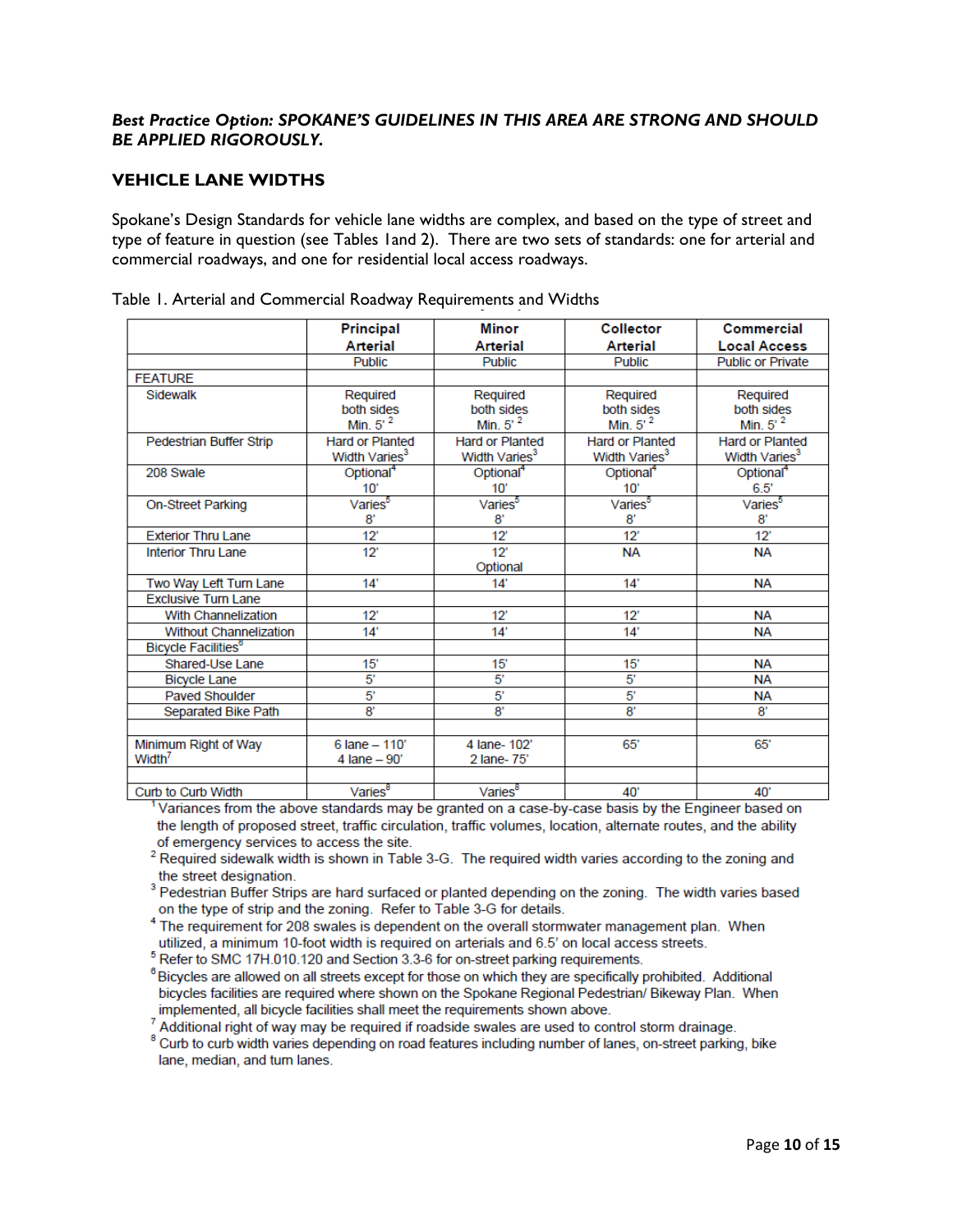| Table 2. Residential Local Access Roadway Requirements and Widths |  |  |  |  |  |  |
|-------------------------------------------------------------------|--|--|--|--|--|--|
|-------------------------------------------------------------------|--|--|--|--|--|--|

|                                     | <b>Residential</b><br><b>Standard</b>     | Residential<br>– Low<br>Density $^2$ | <b>Residential -</b><br><b>Restricted</b><br>Parking <sup>2</sup> | <b>Hillside</b><br><b>Development</b>   |  |  |  |
|-------------------------------------|-------------------------------------------|--------------------------------------|-------------------------------------------------------------------|-----------------------------------------|--|--|--|
| <b>FEATURE</b>                      |                                           |                                      |                                                                   |                                         |  |  |  |
| Sidewalk                            | Required<br>both sides<br>5               | Required<br>both sides<br>51         | Required<br>both sides<br>51                                      | Required<br>one side<br>5               |  |  |  |
| Pedestrian Buffer Strip             | Planted<br>Min. 6.5'                      | Planted<br>Min. 6.5'                 | Planted<br>Min. 6.5'                                              | Planted<br>Min. 6.5'                    |  |  |  |
| 208 Swale                           | Optional <sup>3</sup><br>$6.5^\circ$      | Optional <sup>3</sup><br>6.5'        | Optional <sup>3</sup><br>6.5'                                     | Optional <sup>3</sup><br>6.5'           |  |  |  |
| <b>On-Street Parking</b>            | Required<br>both sides <sup>4</sup><br>8' | Required<br>both sides <sup>4</sup>  | Required<br>one side <sup>4</sup><br>7'                           | Required<br>one side <sup>4</sup><br>7' |  |  |  |
| <b>Driving Lane</b>                 | 20'                                       | $18^{,5}$                            | 20'                                                               | 20'                                     |  |  |  |
| Separated Bicycle Path <sup>6</sup> | 8,                                        | 8'                                   | 8'                                                                | 8'                                      |  |  |  |
| Minimum Right of Way Width          |                                           |                                      |                                                                   |                                         |  |  |  |
| Sidewalks in ROW                    | 60'                                       | 56'                                  | 51'                                                               | 40'                                     |  |  |  |
| Sidewalks on Easements              | 50'                                       | 46'                                  | 41'                                                               | 35'                                     |  |  |  |
| Curb to Curb Width                  | 36'                                       | 32'                                  | $27^{\circ}$                                                      | $27^{\circ}$                            |  |  |  |

Variances from the above standards may be granted on a case-by-case basis by the Engineer based on the length of proposed street, traffic circulation, traffic volumes, location, alternate routes, and the ability of emergency services to access the site.

- <sup>2</sup> Narrower Streets are appropriate only in low density (less than 10 units per acre) residential neighborhoods.
- <sup>3</sup> The requirement for 208 swales is dependent on the overall stormwater management plan.
- <sup>4</sup> Refer to SMC 17H.010.120 and Section 3.3-6 for on-street parking requirements.
- <sup>5</sup> When a driving lane less than 20 feet is proposed, adequate emergency vehicle access and staging areas must be provided in accordance with SMC 17H.010.140.
- $8$  No special accommodation for bicycles is required on local access streets, except for a bicycle/ pedestrian connection at the end of a dead end street. Where a separated bicycle path is provided, it shall meet the requirements shown above.

## **Comparison and Practice**

Both the Boston and Los Angeles manuals contain clear, strong, progressive guidance regarding lane widths. The Los Angeles manual calls for vehicle lane ranges of 9-10 feet for slow streets and 10-11 feet on moderate speed (30-35mph) streets. The Boston manual calls for lane widths in the range of 10-12 feet, with widths at the 12' end of the range reserved for curbside lanes. Both manuals describe a variety of street types and discuss the importance of designs that recognize the full function of the street (not just the automobile).

Spokane's standards for lane width are weak from a health perspective in many regards. Regardless of the type of street being described, the lane widths are wide (never less than 12'). In some cases, such as the 14' requirements for turn lanes, there is no guidance, even in the more conservative literature suggesting this is a good idea. The AASHTO manual, as described previously, discusses lane widths between 10 and 12 feet and available research suggests that narrower lane widths in areas of expected or desired pedestrian activity are safer.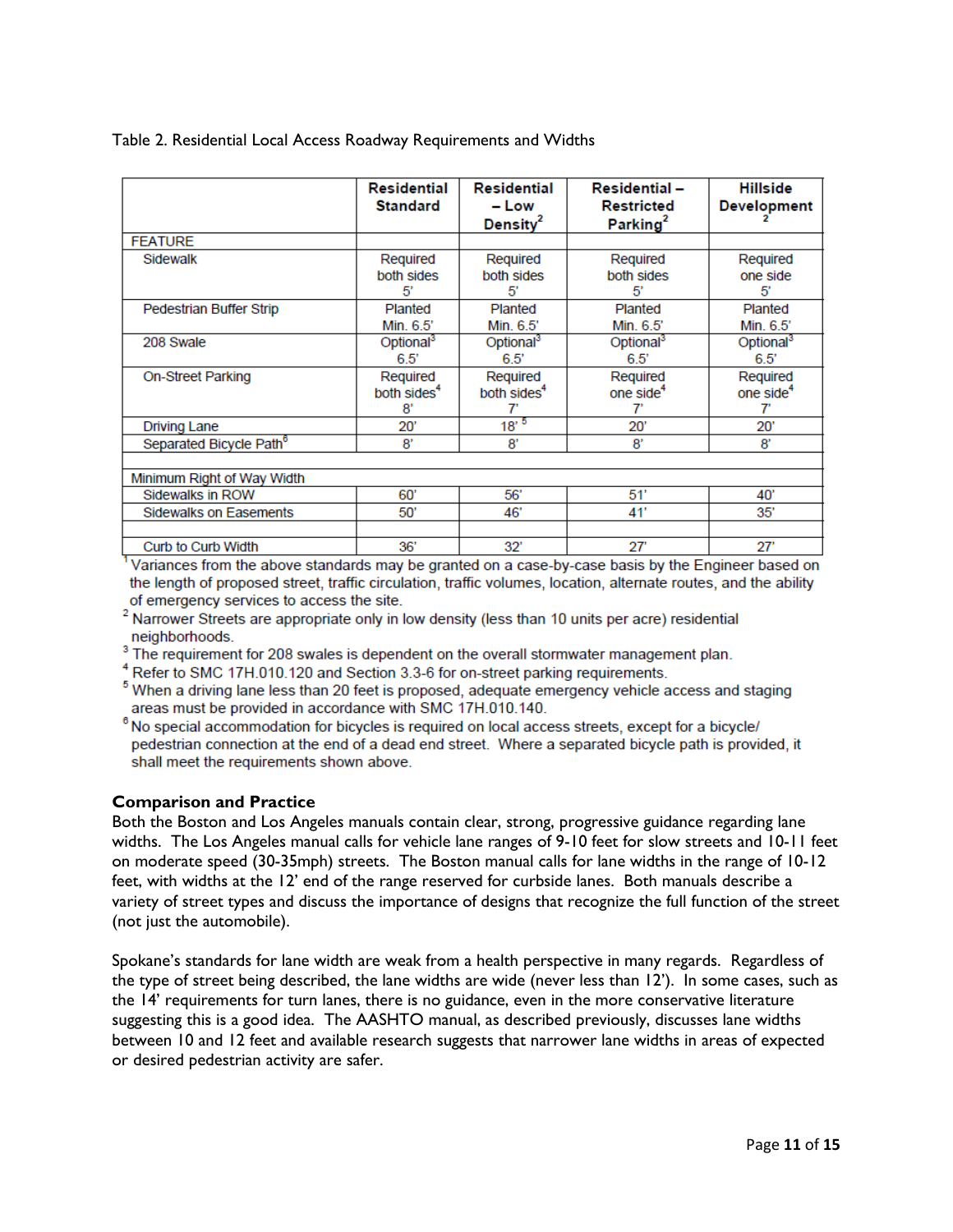The ways in which the different streets are classified in Spokane is also likely not conducive to the best health outcomes. To suggest that any arterial street, regardless of the land use context (and, therefore, the likelihood of pedestrians present), should have the same design parameters is not logical.

# *Best Practice Option: THIS IS AN AREA IN WHICH SPOKANE'S GUIDELINES CAN BE IMPROVED SIGNIFICANTLY*

# **ACCOMODATION OF ACTIVE MODES**

No matter what the type of roadway, the Standards require sidewalks on both sides (with the exception of Hillside Development, which only requires it on one side). Bicycle facilities however, are not required on all roadways—the footnotes explain that bicycles are allowed on all streets, but are only required where shown on the Spokane Regional Pedestrian/Bikeway Plan. There are currently no street design provisions that directly accommodate transit as a mode.

## **Comparison and Practice**

Boston's manual contains a great deal of detail on the design, placement and factors for consideration for bike and transit facilities. Sidewalk design in the manual is driven by the street type and its overall function (i.e., allocating more pedestrian space in areas where pedestrians are expected). There is also a good deal of discussion of the elements other than width that cause a sidewalk to be useful and attractive (trees, furniture, hardscape materials). The treatment of transit and bus stops within the street right of way is also very explicitly discussed.

Spokane's guidance requiring bike facilities only on streets that are a part of the bike plan is not uncommon, nor is it generally problematic. While the City has a bike plan, the City's standards do not describe methodologies for implementation of facilities. What is to be done, for example, if a street on the bike plan only has enough room for bike lanes if vehicle lane widths are reduced? In a vacuum of guidance, a designer might eliminate the bike lanes. This may or may not be the right decision, but there is no guidance to inform it, nor a broad team mandated to help with the decision.

The lack of City guidance regarding the design and treatment of transit facilities likely results in haphazard or substandard designs that sends a clear message to potential transit riders. Given a low priority in the modal balance, fewer people are likely to choose transit.

# *Best Practice Option: THE CITY NEEDS AN IMPLEMENTATION COMPONENT TO IT'S BIKE PLAN TO GUIDE THE CURRENT POLICY AND DETAILED IMPLEMENTATION PRACTICES TO ASSURE PROGRESS. TRANSIT STREET TREATMENTS SHOULD BE DEVELOPED.*

## **SAFETY DESIGN CRITERIA**

The SMC contains multiple provisions for safety, with a particular emphasis on facilitating emergency vehicle access on all streets.

From a more preventative perspective, the SMC allows traffic calming in the form of traffic circles, chicanes, curb extensions, medians, entry-way treatments, landscaping, and turn or access restrictions. In practice, the code appears to discourage their use. For example, Section 17H.010.150 states that "Roundabouts shall be reviewed in every case and are intended for arterial intersections only" and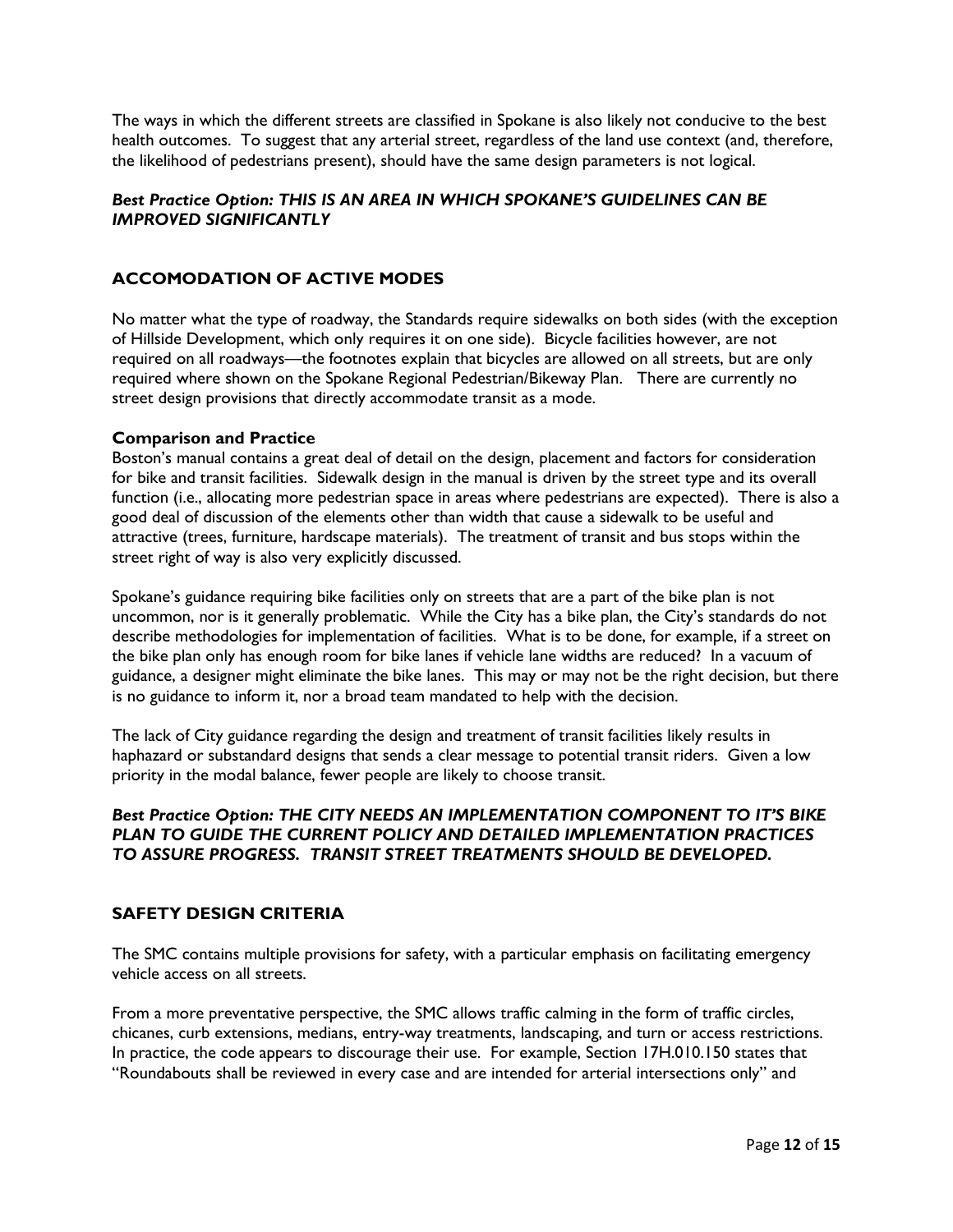Section 17H.010.150 notes that "installation of traffic calming features on existing streets requires a public meeting and a petition representing at least sixty percent of the households in petition area."

Pedestrian safety is primarily addressed through pedestrian buffer strips (Section 17H.010.190). The SMC requires pedestrian buffer strips on both sides of all streets between the sidewalk and curb, and gives parameters for width based on the type of roadway (see Table 3, below).

|                                                        | <b>ARTERIALS</b>                              |                             |                           | <b>LOCAL ACCESS</b>   |                         |
|--------------------------------------------------------|-----------------------------------------------|-----------------------------|---------------------------|-----------------------|-------------------------|
|                                                        | Central<br><b>Business</b><br><b>District</b> | Centers<br>and<br>Corridors | All<br>Other<br>Areas     | Residential           | Commercial              |
| SIDEWALK WIDTH                                         | $8'$ <sup>2</sup>                             | $7^{2}$                     | $5^{\prime}$ <sup>2</sup> | 5'                    | 5'                      |
| <b>MINIMUM PEDESTRIAN</b><br><b>BUFFER STRIP WIDTH</b> |                                               |                             |                           |                       |                         |
| <b>Hard Surfaced</b>                                   | 4'                                            | 3'                          | 3'                        | NA <sup>3</sup>       | 3'                      |
| Planted                                                | NА                                            | <b>NA</b>                   | 6.5'                      | 6.5'                  | 6.5'                    |
| SIDEWALK CROSS SLOPE                                   | $\frac{1}{4}$ " per ft.                       | $\frac{1}{4}$ per ft.       | $\frac{1}{4}$ per ft.     | $\frac{1}{4}$ per ft. | $\frac{1}{4}$ " per ft. |
| SIDEWALK PROFILE GRADE<br>Contiguous with curb         | Same grade as street profile                  |                             |                           |                       |                         |
| <b>Isolated from Curb</b>                              | 5% max                                        | $5%$ max                    | $5%$ max                  | $5%$ max              | $5%$ max                |

#### Table 3. Sidewalk and Pedestrian Buffer Strip Design Parameters

Notes:

<sup>1</sup> See Section 3.4 discussion.

<sup>2</sup> If sidewalk cafes are anticipated, the sidewalk width should be increased so that the hard surfaced area is a minimum of 16 feet wide.

<sup>3</sup> Planted strips are required on residential local access streets. A 3-foot wide concrete pedestrian buffer strip may be allowed in place of the 6.5-foot wide planted strip for certain land uses such as churches and schools that require passenger loading and unloading in accordance with SMC 17H.010.190(B).

Section 17H.010.200 of the SMC requires curb ramps at all intersections were new curbs or sidewalks are constructed. It also requires that no fewer than two curb ramps per lineal block be constructed near the crosswalks at intersections.

Interestingly, the positive measures for pedestrian safety are not reflected in the standards for crosswalks. Section 17H.010.210 states that,

"Generally, painted crosswalks are installed only at patrolled school crossings and signalized intersections, as approved by the director of streets….Installation of painted crosswalks at other locations requires an engineering study and the approval of the director of streets."

This standard restricts the use of crosswalks—a low-cost, high value element to pedestrians—and makes it difficult to add new ones without going through a significant process of review.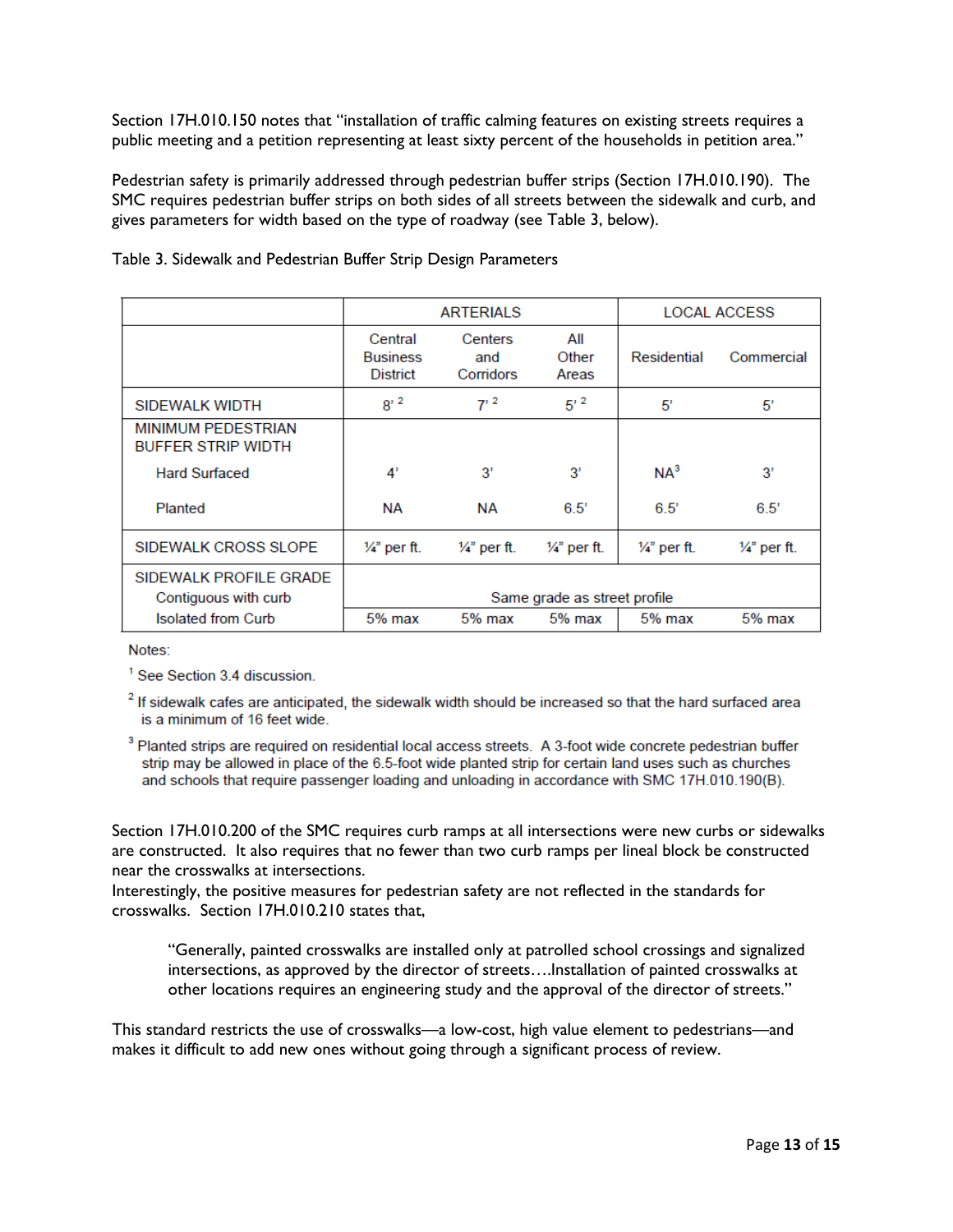The standards for street lighting require that at least one street light be provided at every arterial intersection. Although this requirement does not prevent a higher number of street lights, it is also a bare minimum that does little to promote walking and bicycling.

# **From City of Spokane Department of Engineering Services. Design Standards. February, 2007**

Section 3 is all about streets

## 3.3-5 Intersections

"Arterial intersection designs are driven by the demands of the anticipated traffic flow. The minimum centerline distance between intersections shall be 150 feet.

"Generally, intersections should be at right angles. The minimum acute intersecting angle for streets shall be 70 degrees. For stop sign-controlled streets the 70 degree (tangent) portion shall extend along the controlled street a minimum of 30 feet from the end of the curb radius. For all cases, the effects of sight distance shall be considered."

#### 3.3-14 Medians

"If medians are included on principal arterials, they must be 15 feet wide and may include turn Lanes. If striped as a two-lane roadway, minor arterials shall have a planted or raised median at least 8 feet wide. Medians on parkways shall be 20 feet wide. Proposed medians on local access and collector arterials will be evaluated on a case-by-case basis and allowed at the discretion of the Engineer. Unless approved by the Engineer, there shall be no parking adjacent to any median. The area inside all medians shall meet the requirements of the City of Spokane GSPs. Medians, where constructed, shall not exceed 600 feet in length without a break that allows emergency vehicles to cross through the median and continue in the same direction (S-Turn movement). The break in the median does not need to allow for U-turn movements."

## **Comparison and Practice**

Both the Los Angeles and Boston manuals spend a great deal of space discussing the importance of balance and completeness in the design of healthy streets. One could not read either document without gaining a clear understanding of the policy direction and intended outcomes. This is not always the case with Spokane's standards. The presence of pedestrian friendly features such as sidewalk buffers, design standards for those with disabilities and rigorous standards for crosswalk maintenance are all good policies for a healthy city. There are, however, gaps and inconsistencies.

In some cases, the problem areas can be tricky. While few would argue with the desirability of providing access for fire trucks to buildings, modern emergency response is now far more likely to be related to medical or traffic emergencies. Given this reality, measures that can help reduce both of

i National Center for Bicycle and Walking. *Increasing Physical Activity Through Community Design. A Guide for Public Health Practitioners and Livable Community Advocates. June 2010.* p3.<br><sup>ii</sup> National Center for Bicycle and Walking. P3

iii National Center for Bicycle and Walking. p 17

<sup>&</sup>lt;sup>iv</sup> National Center for Bicycle and Walking., p 18

<sup>v</sup> America Walks. *America Walks Signalization Report: Signalized Intersection Enhancements That Benefit Pedestrians.* 2011. P ii